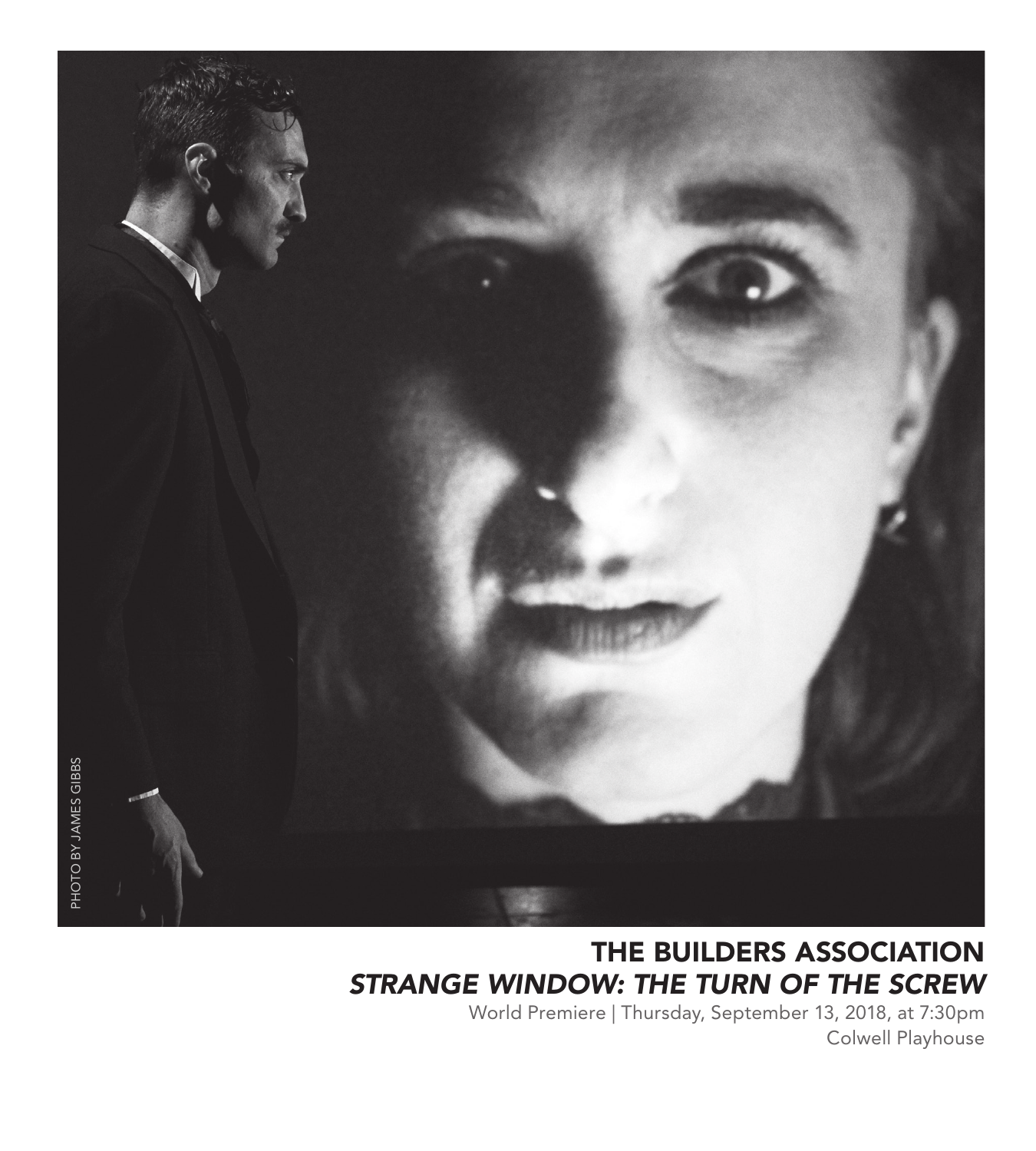# PROGRAM

# THE BUILDERS ASSOCIATION *STRANGE WINDOW: THE TURN OF THE SCREW*

World Premiere

Based on *The Turn of the Screw* by Henry James Adapted by Moe Angelos, James Gibbs, and Marianne Weems Written by James Gibbs Directed by Marianne Weems Sound Design and Original Music Composition by Dan Dobson Video Design by Austin Switser Lighting by Jennifer Tipton Scenic Design by Neal Wilkinson Costume Design by Andreea Mincic

## PERFORMERS

Moe Angelos Sean Donovan Hannah Heller Lucia Roderique Joe Solava Finley Tarr

## PRODUCTION TEAM

Cathy Fazio, stage manager Terri Ciofalo, production manager Carl Whipple, technical director Ryan Schultz, build technical director Eleanor Bishop, assistant director Tyler Thomas, associate dramaturge Jesse Garrison, associate video designer Josh Smith, associate lighting designer Katherine Brook, producer

#### KRANNERT CENTER PRODUCTION **ASSISTANTS**

Nick Loweree, assistant production manager Adriane Binky Donley, properties Dan DeLuca, child supervisor Maria Miguens, assistant stage manager Jenna Keefer, assistant stage manager Anja Hose, media assistant Alena Samoray, lighting assistant Omri Schwartz, programmer/board operator Luke Parker, audio assistant

*This performance will be presented with no intermission.*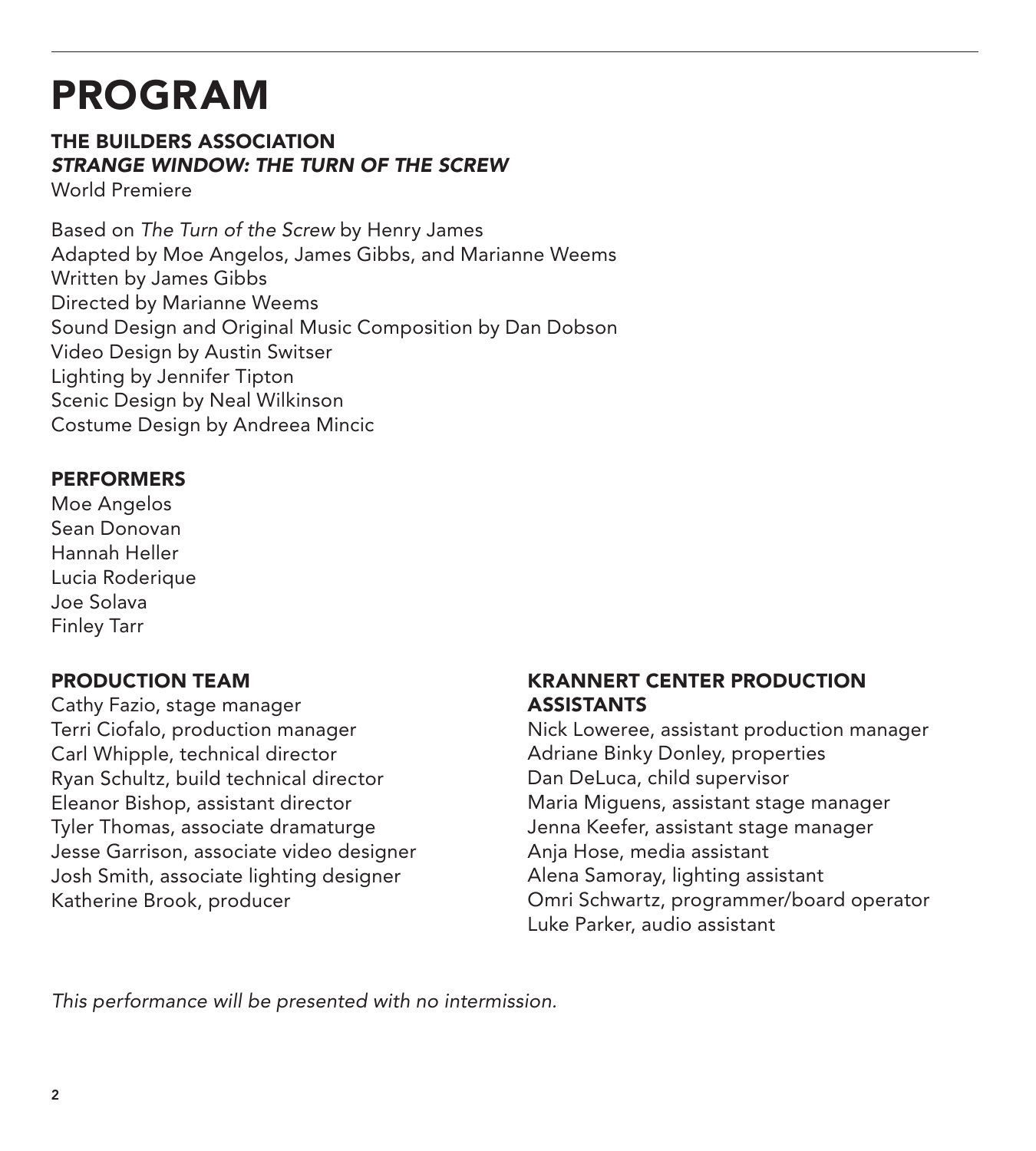*This production of* Strange Window: The Turn of the Screw *by The Builders Association was built and premiered at Krannert Center for the Performing Arts/University of Illinois at Urbana-Champaign, was commissioned by Krannert Center and by BAM for the 2018 Next Wave Festival, and was co-produced by the Arts Division of the University of California, Santa Cruz, and 3LD Art & Technology Center.*

*Thanks to our funders: The Curtis McGraw Foundation, Good Works Donnelly Foundation, and New York State Council for the Arts.*

*Special thanks to Mike Superhero Ross, Kevin Cunningham, Joseph Melillo, and Susan Solt.*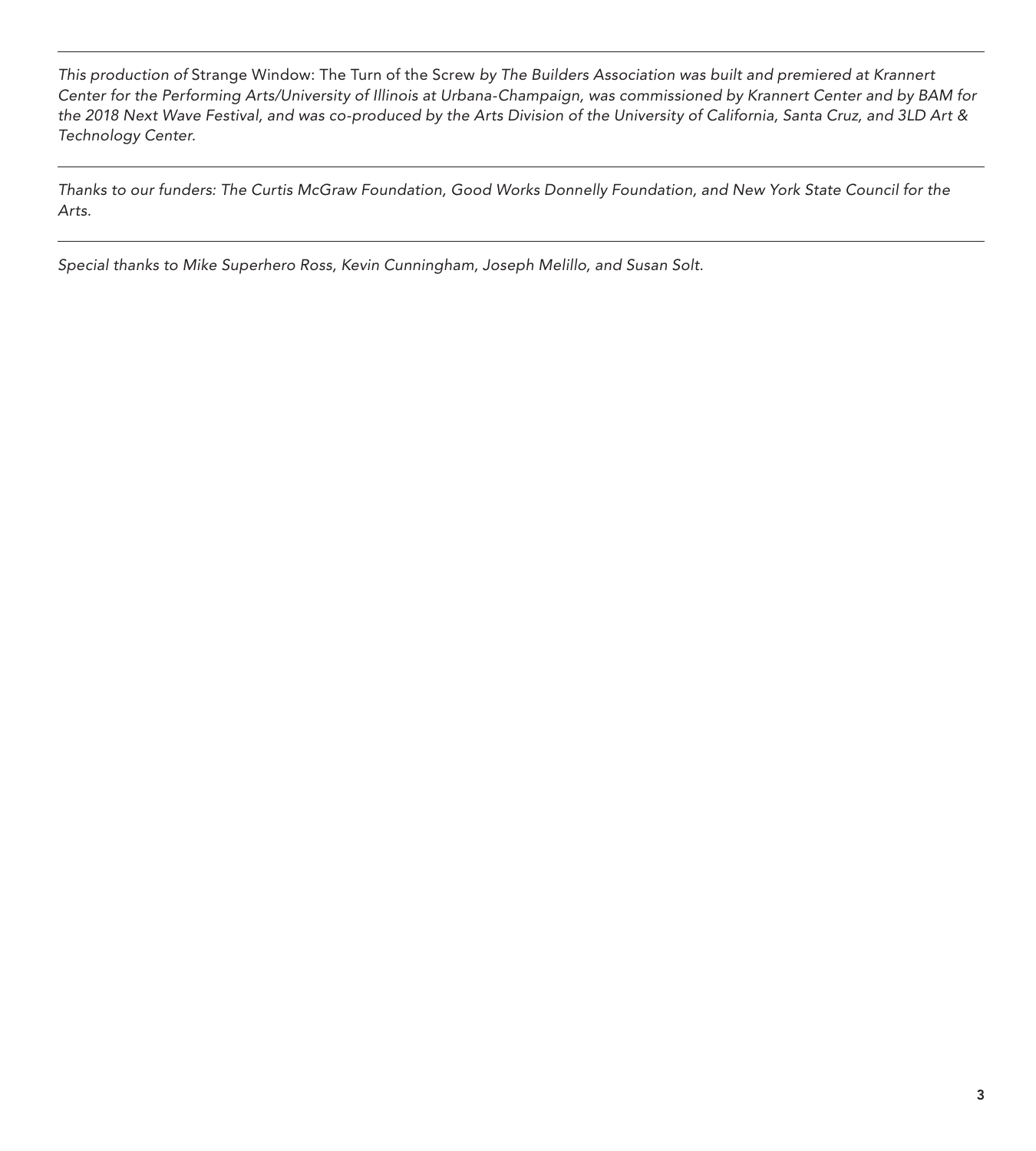# THANK YOU FOR SPONSORING THIS PERFORMANCE

With deep gratitude, Krannert Center thanks all 2018-19 Patron Sponsors and Corporate and Community Sponsors, and all those who have invested in Krannert Center. Please view their names later in this program and join us in thanking them for their support.

This event is supported by:



ANONYMOUS One Hundred and Five Previous Sponsorships Ten Current Sponsorships

## HELP SUPPORT THE FUTURE OF THE ARTS. BECOME A KRANNERT CENTER SPONSOR BY CONTACTING OUR ADVANCEMENT TEAM TODAY:

KrannertCenter.com/Give • development@krannertcenter.illinois.edu • 217.333.1629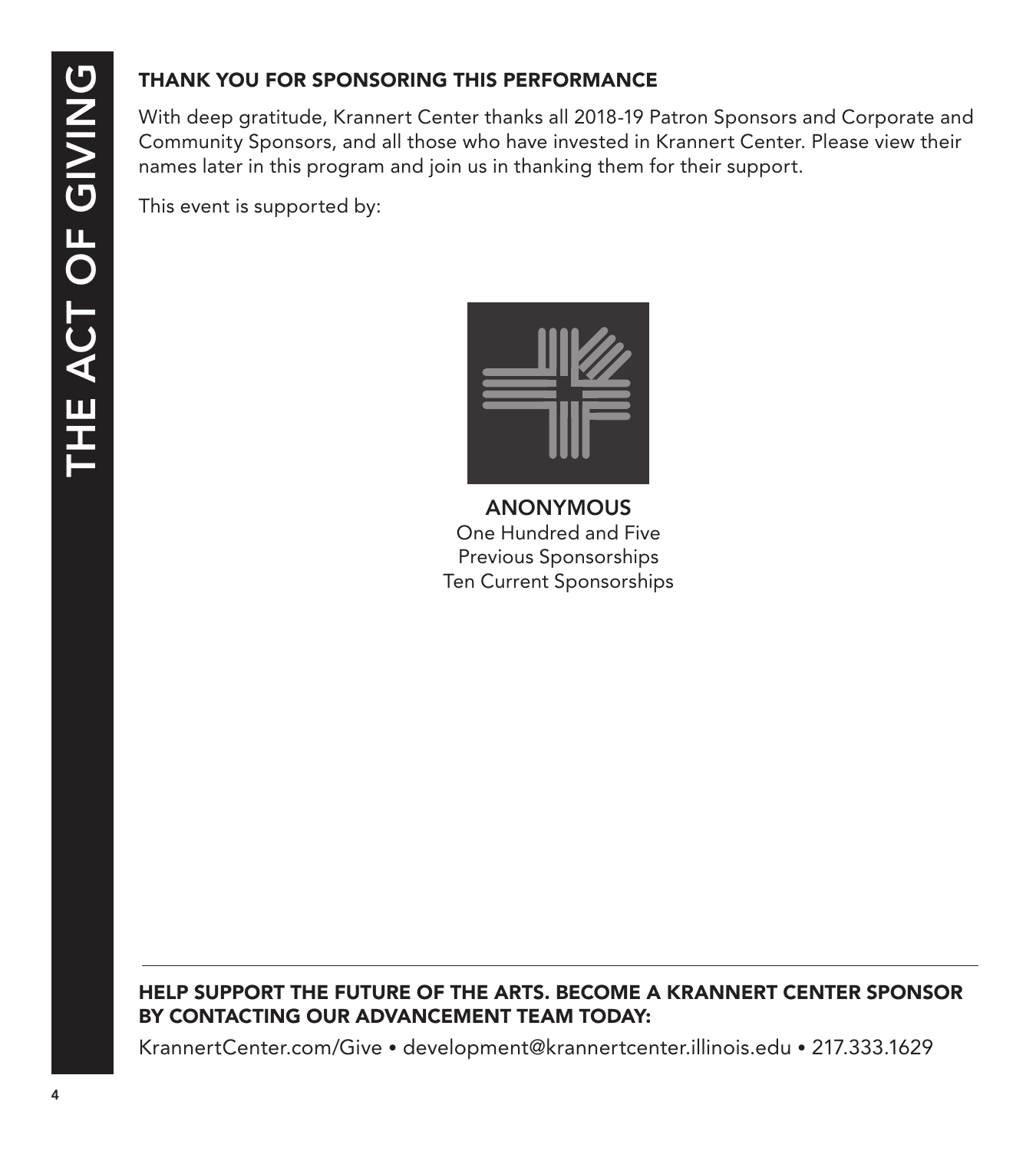# PROGRAM NOTES

The Builders are thrilled to introduce our new work here at Krannert Center for the Performing Arts; the support and warm welcome here has created a second home for the company.

Henry James' classic ghost story *The Turn of the Screw* is famous for its central ambiguity: are the ghosts in the story real or are they imagined by its imperiled protagonist, the Governess? The question has divided readers and sparked passionate debate among critics for nearly a century.

But the text itself resists a resolution. The ambiguity is in fact the engine of the story; the ghosts are both there and not there; both real and imagined. The Governess is both mad and perfectly sane. And the spectres, whether real or imagined, are the product of the social and class structures that bind the Governess and against which she struggles.

*Strange Window* stages these ambiguities and restrictions and uses them as a springboard—an interrogation of truth, of truth-telling, and of storytelling. Psychologists—representatives of 20th and 21st century techniques of knowledge invade the story, teasing out and explicating what it means to tell the truth and to lie, both to ourselves and to others.

*Strange Window* is a memory, a story, and a haunting; it is a window into another world, and, perhaps, into our own.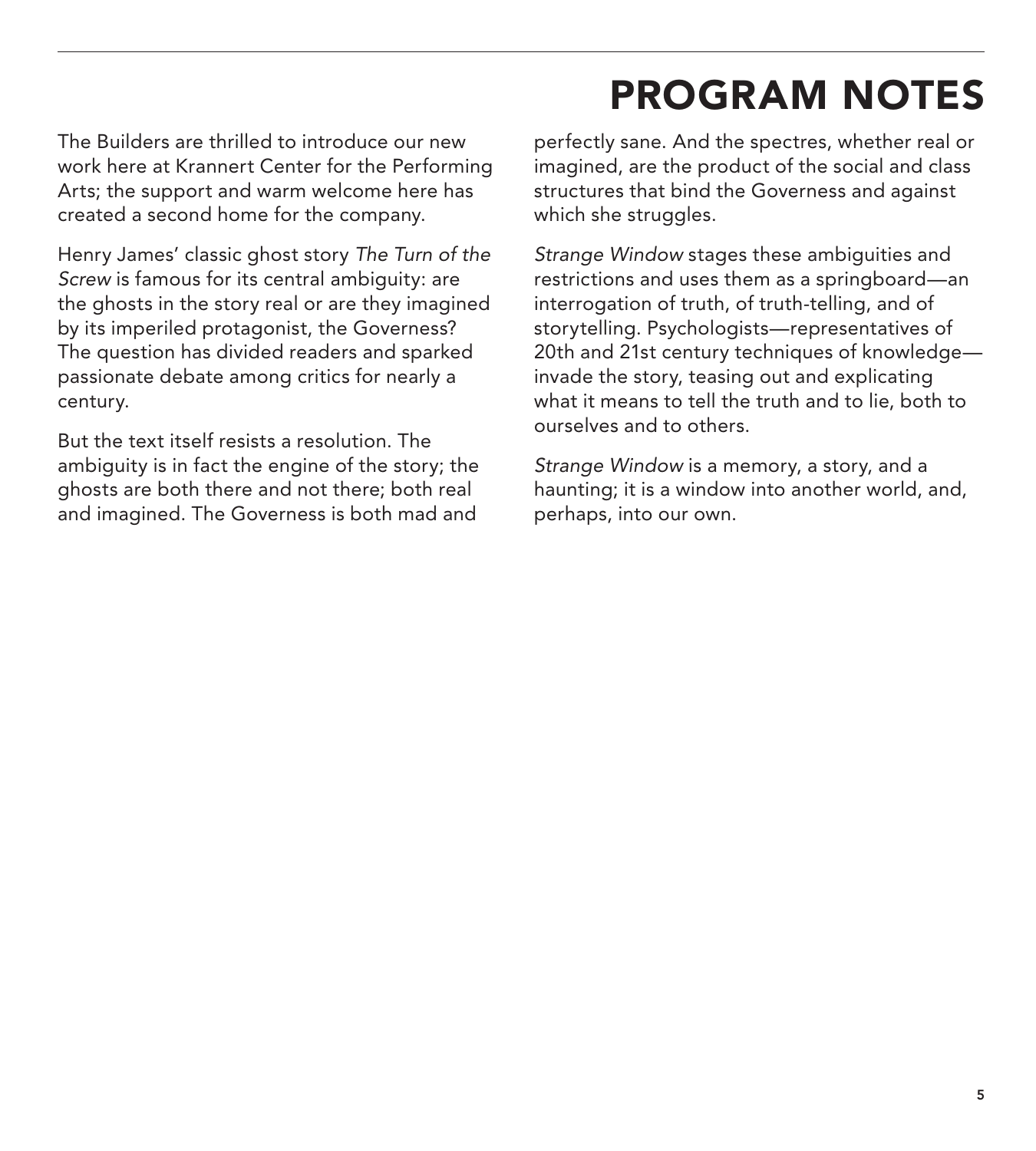# PROFILES

**THE BUILDERS ASSOCIATION** was founded in 1994 and directed by Marianne Weems. It is a New York-based performance and media company that creates original productions based on stories drawn from contemporary life. The company uses the richness of new and old tools to extend the boundaries of theatre. The Builders Association is one of the most active experimental theatre companies in America. Based on innovative collaborations, Builders' productions blend stage performance, text, video, sound, and architecture to tell stories about human experience in the 21st century. From Brooklyn Academy of Music to Bogata, Singapore to Melbourne, Minneapolis and Los Angeles to Budapest, The Builders Association's OBIE award-winning shows have toured to major venues the world over.

The Builders have collaborated on 14 multimedia theatre projects: *Master Builder* (1994), *The White Album* (1995), *Imperial Motel* (Faust) (1996), *Jump Cut* (Faust) (1997), *Jet Lag* (1998) with Diller + Scofidio, *Xtravaganza* (2000), *Alladeen* (2003) with motiroti, *Avanti* (2003), *Super Vision* (2005) with dbox, *Continuous City* (2008), *House / Divided* (2010), *Sontag: Reborn* (2012), and *Elements of Oz* (current). Their work has also been presented at The Brooklyn Academy of Music in 2003, 2005, 2008, and 2011.

#### PERFORMERS

MOE ANGELOS (performer) is a theatre artist and writer. In addition to her work with The Builders, she's one of The Five Lesbian Brothers, an OBIE-Award winning theatre company, and has been a member of the Wow Café Theater since 1981. She has collaborated with many downtown NYC performance luminaries including Lisa Kron, Anne Bogart, Lois Weaver, Kate Stafford, Brooke O'Harra, Carmelita Tropicana, Half Straddle, and The Ridiculous Theatrical Company. Angelos is a mentor in Queer/Art/Mentorship and has taught and lectured at universities across North America.

**SEAN DONOVAN** (performer) is an actor, dancer, writer, choreographer, and director. He has been nominated twice for BESSIE awards for Outstanding Performer for his body of work. He has worked with Faye Driscoll, Miguel Gutierrez, Jane Comfort, The Builders Association, Witness Relocation, and many others. Recent credits include *Thank You for Coming: Attendance*  and *Play* (BAM, Danspace Project, international tour)*, Age & Beauty Part 2* at NYLA, and *House / Divided* at BAM along with a national tour. Donovan holds a Bachelor in Fine Arts from NYU's Experimental Theater Wing. His newest work, *Cabin*, will premiere in May 2019 at The Bushwick Starr.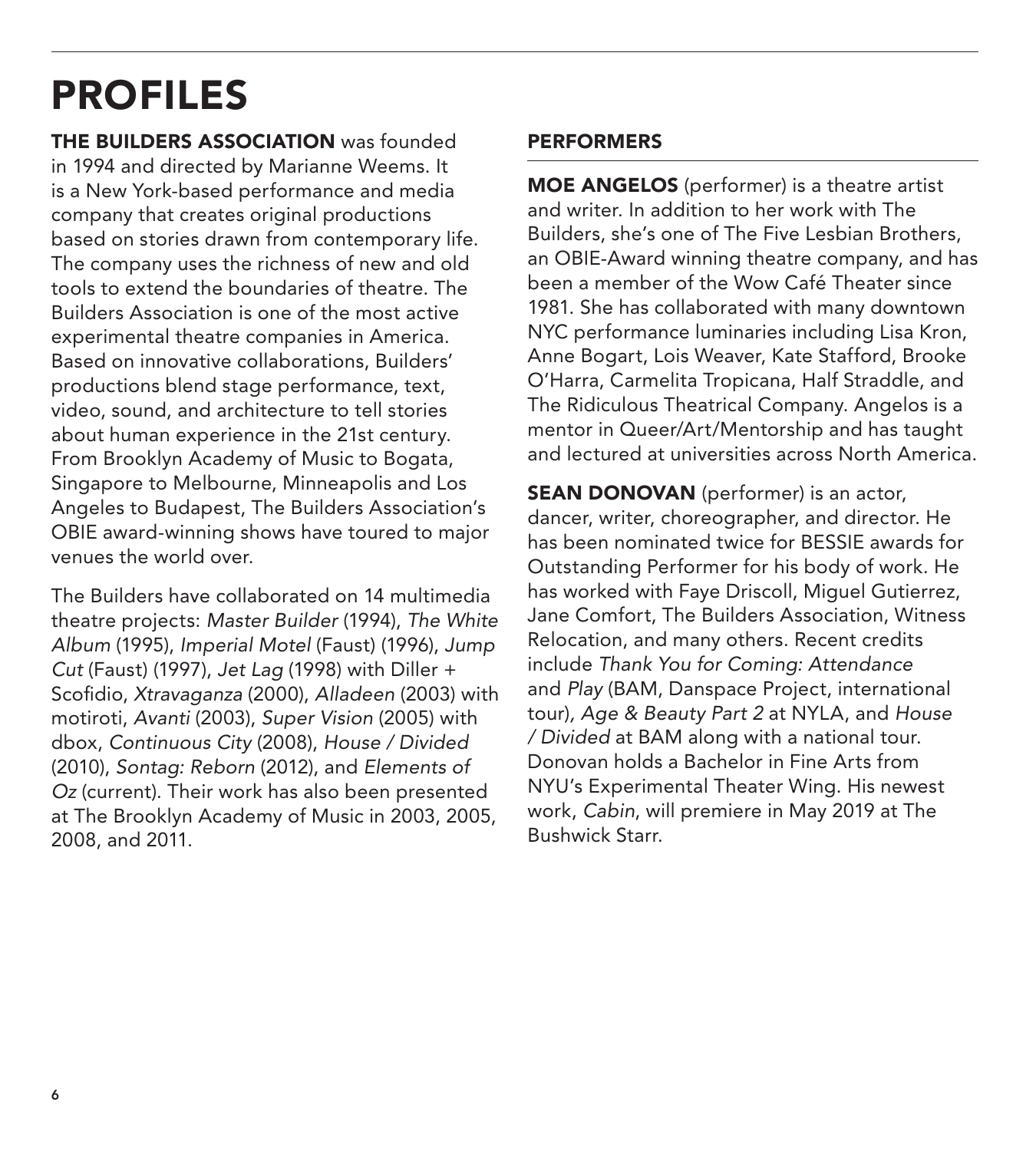HANNAH HELLER (performer) is a New Yorkbased performer and writer. Select New York theatre credits include *Elements of Oz* (The Builder's Association), *Emily Climbs* (The Brick), *Evelyn* (The Bushwick Starr), *Actress Fury* (The Bushwick Starr), *The World is Round* (BAM), and *The Reception* (HERE Arts Center). Heller will soon be seen in Nellie Tinder's *All Long True American Stories* play-cycle at The Bushwick Starr. Film and television credits include *Lemon* (Magnolia Pictures/Killer Films), *Hard World For Small Things* (WEVR), and *Jeff and Some Aliens*  (Comedy Central). Heller is the director and cocreator of the web series *Morning Chardonnay*. As a dancer, she has worked with Dorrance Dance and Savion Glover.

LUCIA RODERIQUE (performer) is a performer, Full Spectrum Doula, and student based in Brooklyn. Past favorite productions include: *Carmen La Cubana* (Théâtre du Châtelet, Paris), *Sheila's Day* (Lincoln Center, New York), *The Apartment* (Abrons Art Center, New York), *The Unfortunates* (Joe's Pub, New York). She is a Carnegie Mellon University graduate in drama and is currently pursuing a master's degree in midwifery.

JOE SOLAVA (performer) is 12 years old and is in 7th grade at St. Matthew's Catholic School. He has been in *Fun Home* at the Station Theatre, his school play, and *13 the Musical* at the SoDo Theatre. He hopes you enjoy the show.

**FINLEY TARR** (performer) is a second grader at Booker T. Washington STEM Academy who loves dancing, singing, and gymnastics. Locally she has performed in several camp and class shows at Class Act Champaign, and is always putting on a show in her family's living room with her sisters. She is beyond thrilled to join The Builders Association for her Krannert Center debut.

## **COMPANY**

**ELEANOR BISHOP** (assistant director) is a director and writer based between New Zealand and New York. Recent works include an adaptation of George Bernard Shaw's *Mrs Warren's Profession* (Auckland Theatre Company) and *Jane Doe*, a participatory piece about rape culture that has evolved over three years with participation from multiple colleges campuses in the United States. She has worked as an assistant director for The Builders' Association's *Elements of OZ* (Montclair Peak Peak Performances, 3LD). She received her Master of Fine Arts in directing from Carnegie Mellon University's School of Drama (USA). For more information, visit www. eleanorbishop.org.

KATHERINE BROOK (producer) is a director and producer who creates original work with her performance ensemble, *Televiolet.* She has worked as a producer for The Foundry Theatre, New York City Players, The Provincetown Tennessee Williams Theatre Festival and StoryCorps. Brook received her Master of Fine Arts from Carnegie Mellon University.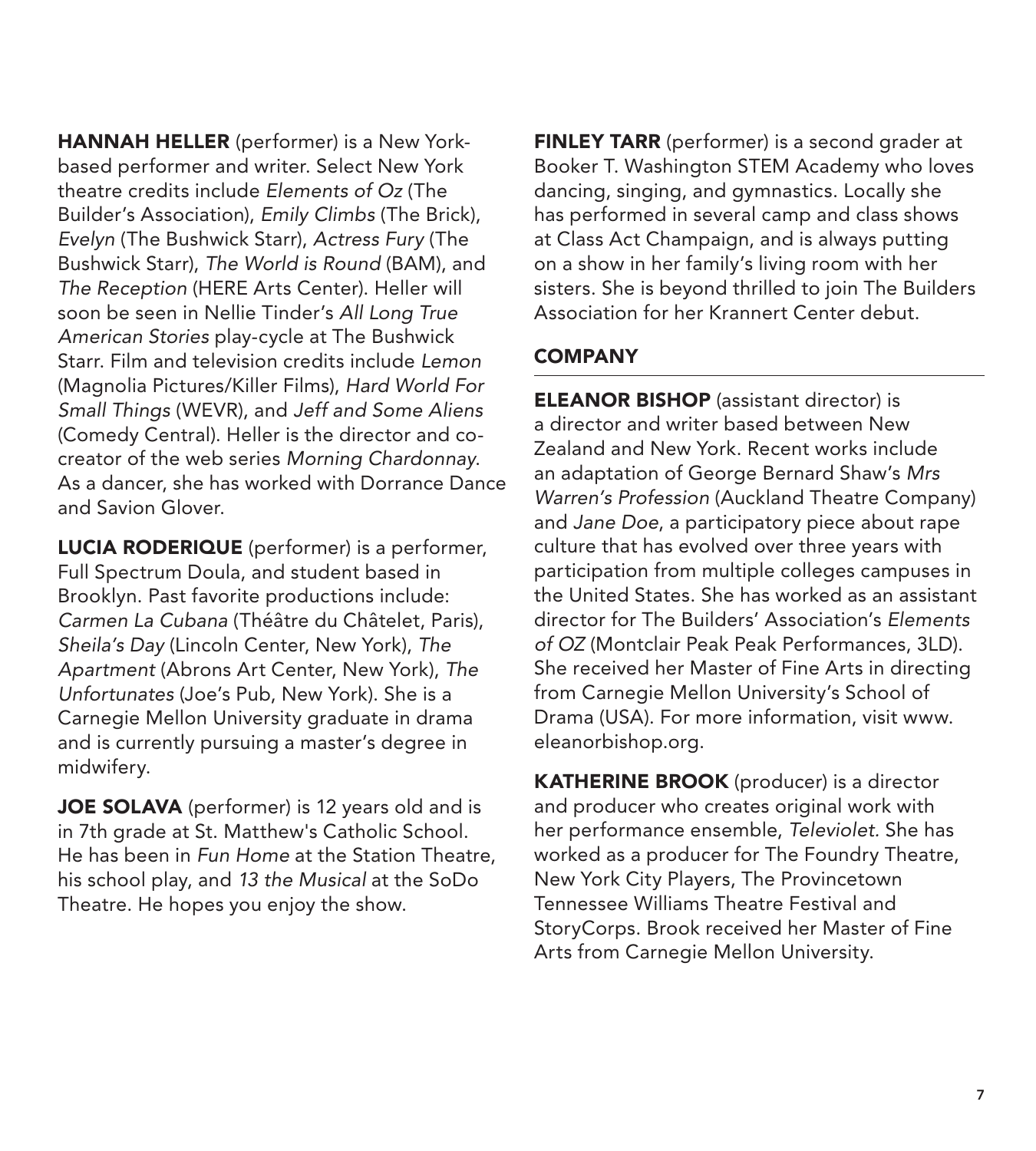**TERRI CIOFALO** (production manager) is the associate director for production and the director of new work at Krannert Center as well as a member of the stage management faculty in the department of theatre at the University of Illinois. Originally from New York City, Ciofalo was the production manager and production stage manager for Cedar Lake Contemporary Ballet prior to joining Krannert Center in 2007. She has stage managed for the Yale Repertory Theatre, Long Wharf Theatre, Baltimore Shakespeare Festival, American Players Theatre, Rattlestick Playwrights Theater, and Maryland Stage Company. Ciofalo is the program director of The Armagh Project, bringing American college students to Northern Ireland each summer to study playwriting, performance, creative writing, and journalism. She earned her Master of Fine Arts in stage management at the Yale School of Drama.

DAN DOBSON (sound design and original music composition) is a founding member of The Builders Association and has designed sound for all of their productions. In addition to editing and scoring for film he has played zither and Chapman stick for Blue Man Group since 1995.

CATHY FAZIO (stage manager) graduated in May 2018 with a Master of Fine Arts in stage management from the University of Illinois at Urbana-Champaign. Recent stage manager credits include *Il Re Pastore* with the San Francisco Opera Merola Program, Jessica Lang Dance Residency at Krannert Center for the Performing Arts, Krannert Center/Banks Bridgewater Lewis Fine Arts Academy production of *Dreamgirls,* and assistant stage manager of *The Pirates of Penzance* and *Seussical* at the Utah Festival of Opera and Musical Theatre. Her University of Illinois credits include stage manager of the Illinois Theatre production of *In the Blood*, assistant stage manager and company manager of *Long Lost*, a new play by Donald Margulies and directed by Daniel Sullivan. This fall she will move to Seattle to work with the youth program at Seattle Opera.

JESSE GARRISON (associate video designer) is an LA-based multimedia artist and video designer. He uses a range of technology to examine the boundaries between the physical and digital. This work incorporates everything from computer vision libraries and augmented reality software development kits to colored oil and 35mm slides. Recent stage work includes The Builders Association's *Elements of Oz* (3LD), Only Child Aerial Theater's *Asylum* (Skirball Center), and *Thread* at the Edinburgh Fringe. Recent installation work includes *The Woods*, an exploration of our relationship with the forest, *VROM*, a virtual reality meditation experience, and *NewsPrint*, an anachronistic printing machine. Find more information at takethefort.com.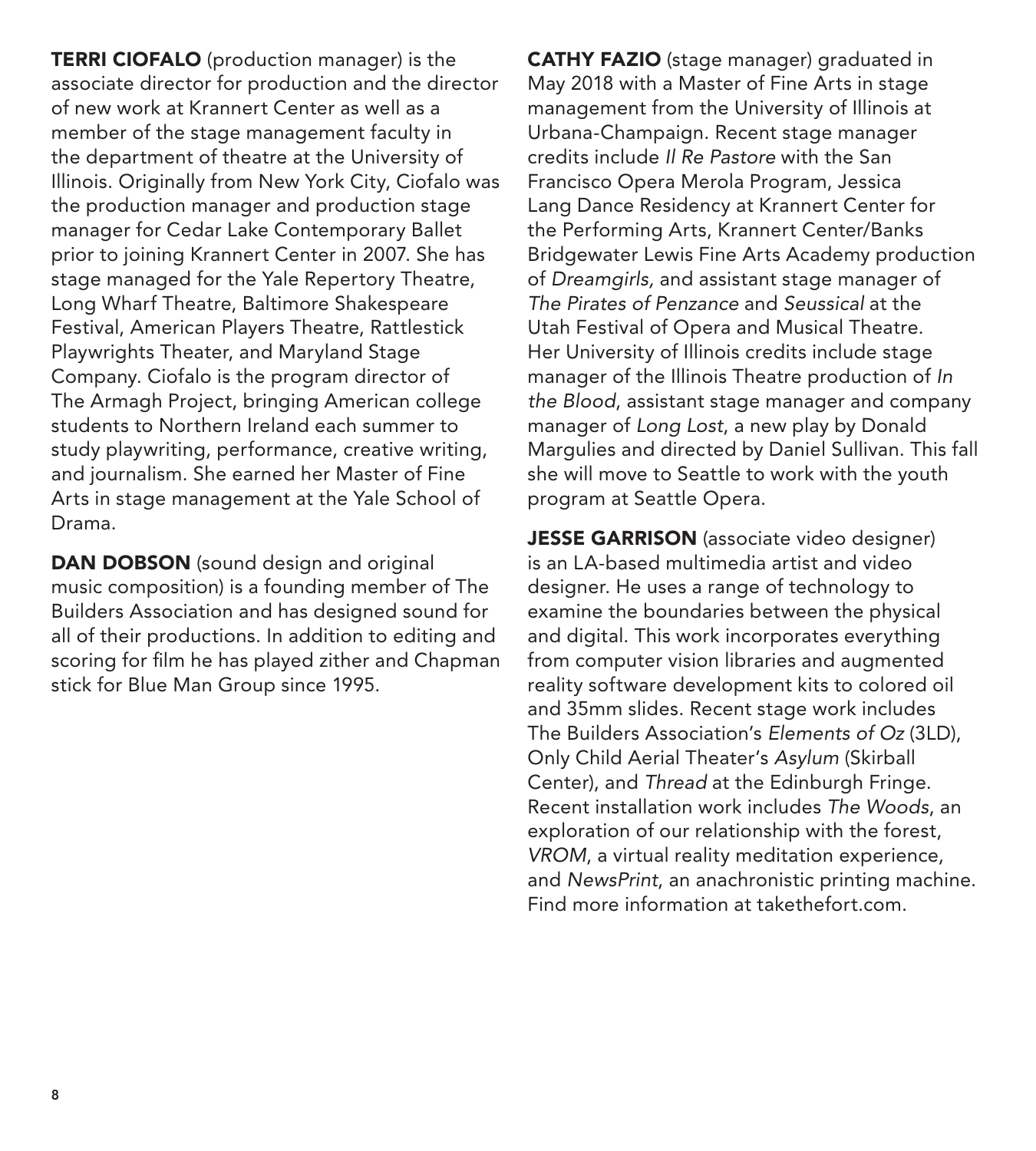JAMES GIBBS (writer and dramaturge) is a writer and company dramaturge with The Builders Association. He has worked with the company since 1998 in a variety of roles, including contributing and directing 3D-animated visual material. He is currently at work on his first novel and recently had short fiction published with Storyscape Journal and anthologized by Epiphany. Gibbs was a founder and remains a director of DBOX, a company that makes stories about buildings (advertising, branding, and media) and won an Emmy for *Rising: Rebuilding Ground Zero*. His photography work with DBOX and with husband Dick Page has been published in *The New York Times*, *Surface*, *allure*, *W*, and *Interview* magazines, among others.

ANDREEA MINCIC (costume designer) is a visual artist who works as a theatre designer in New York City. She likes working on various types of performances and always tries to be involved in new, unconventional, and challenging projects. From stage design to costumes, making masks, or puppets, Mincic loves everything that has a good idea. She is the type of artist who uses her hands to make things, an individual with a versatile set of skills. She designs mostly for downtown theatre companies, and some of her favorite collaborators include The Builders Association, Two Headed Calf, Half Straddle, 31Down, Hoi Polloi, Jim Findlay, Radiohole, Mallory Catlett, Susan Marshall, Banana Bag & Bodice, and Big Dance Theater.

RYAN SCHULTZ (build technical director) is the technical director as well as the Chair of the Scenic Technology program for the department of theatre at the University of Illinois at Urbana-Champaign. Prior to joining the Krannert Center for the Performing Arts staff in August 2016, Schultz was the technical director for Chicago's Goodman Theatre, where his credits included the annual production of *A Christmas Carol*, Disney's *The Jungle Book* adapted by Mary Zimmerman, *The Iceman Cometh* at the Brooklyn Academy of Music starring Nathan Lane and Brian Dennehy, Robert Fall's and Seth Bockley's massive interpretation of Roberto Bolaño's *2666*, and the Broadway production of *War Paint* starring Patti LuPone and Christine Ebersol. Schultz received his education from the University of North Carolina School of the Arts.

**JOSH SMITH** (associate lighting designer) is a New York City-based set and lighting designer. Recent projects include *Big Fish* (Theatre Raleigh), *Power of Emotion* (Abrons Arts Center), *Bear Slayer* (Ars Nova), *Boy at the Edge of Everything*  (Lincoln Center), *How To Get Into Buildings* (New Georges), *Million Dollar Quartet* (Bucks County Playhouse), *Clara Not Clara* (Knockdown Center), *The Power Of Emotion* (The Public Theatre: UTR), . . . *Ichabod Crane* (Park Avenue Armory), *Feeling* (New Ohio Theatre), *Lady Han*, and *Party in the USA* (Incubator Arts). For more information, visit www.josh-smith.com.